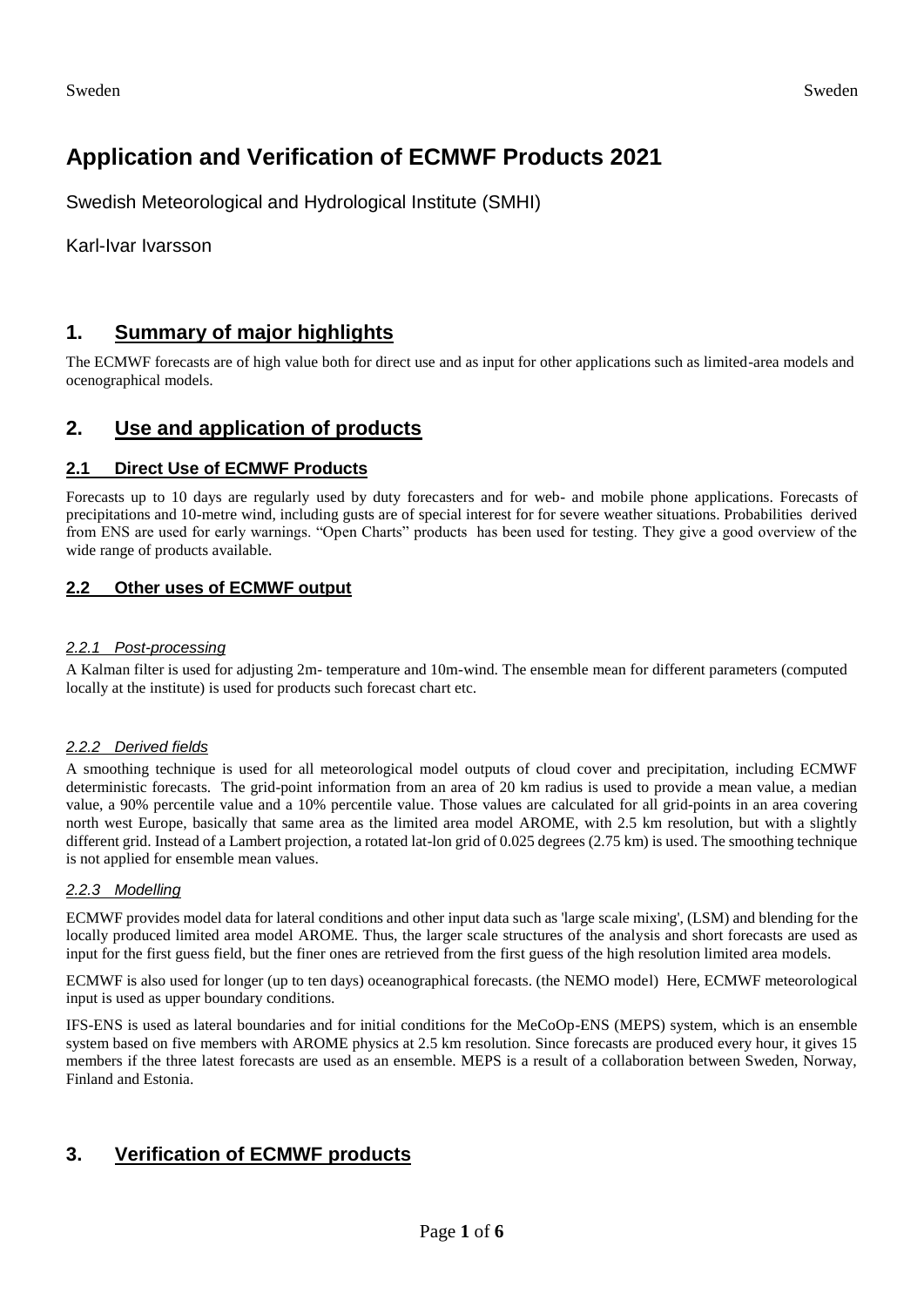## **3.1 Objective verification**

### *3.1.1 Direct ECMWF model output (both HRES and ENS), and other NWP models*

Table 1:

Verification results for different models and seasons: AROME is the control run in the MEPS ensemble system. '10M wind' is 10 metre wind speed, 't2m' is 2 metre temperature and 'td2m' is 2 metre dew point temperature. The area for verification is northwestern Europe and the forecast length ranges from 3 hours up to 66 hours.

|           | Summer (June $-$ August 2020) |              |                     |              |
|-----------|-------------------------------|--------------|---------------------|--------------|
| parameter | Systematic error or bias      |              | Mean absolute error |              |
| model     | <b>ECMWF</b>                  | <b>AROME</b> | <b>ECMWF</b>        | <b>AROME</b> |
| 10m wind  | 0.26                          | 0.09         | 1.32                | 1.22         |
| t2m       | $-0.14$                       | 0.04         | 1.35                | 1.30         |
| td2m      | $-0.09$                       | $-0.22$      | 1.27                | 1.34         |

Autumn ( September – November 2020)

| parameter | Systematic error or bias |              | Mean absolute error |              |
|-----------|--------------------------|--------------|---------------------|--------------|
| model     | <b>ECMWF</b>             | <b>AROME</b> | <b>ECMWF</b>        | <b>AROME</b> |
| 10m wind  | 0.43                     | 0.21         | 1.50                | 1.32         |
| t2m       | $-0.04$                  | $-0.08$      | 1.17                | 1.04         |
| td2m      | $-0.09$                  | $-0.26$      | 1.06                | 1.08         |

winter ( December 2020– February 2021)

| parameter                                                                                                                                                                                                                                                                                                                                                   | Systematic error or bias |              | Mean absolute error |              |
|-------------------------------------------------------------------------------------------------------------------------------------------------------------------------------------------------------------------------------------------------------------------------------------------------------------------------------------------------------------|--------------------------|--------------|---------------------|--------------|
| model                                                                                                                                                                                                                                                                                                                                                       | <b>ECMWF</b>             | <b>AROME</b> | <b>ECMWF</b>        | <b>AROME</b> |
| 10m wind                                                                                                                                                                                                                                                                                                                                                    | 0.35                     | 0.11         | 1.56                | 1.38         |
| t2m                                                                                                                                                                                                                                                                                                                                                         | $-0.17$                  | $-0.16$      | 1.60                | 1.51         |
| td2m                                                                                                                                                                                                                                                                                                                                                        | $-0.28$                  | $-0.51$      | 1.60                | 1.61         |
| $\mathcal{L}$ $\mathcal{L}$ $\mathcal{L}$ $\mathcal{L}$ $\mathcal{L}$ $\mathcal{L}$ $\mathcal{L}$ $\mathcal{L}$ $\mathcal{L}$ $\mathcal{L}$ $\mathcal{L}$ $\mathcal{L}$ $\mathcal{L}$ $\mathcal{L}$ $\mathcal{L}$ $\mathcal{L}$ $\mathcal{L}$ $\mathcal{L}$ $\mathcal{L}$ $\mathcal{L}$ $\mathcal{L}$ $\mathcal{L}$ $\mathcal{L}$ $\mathcal{L}$ $\mathcal{$ |                          |              |                     |              |

spring( March – May 2021)

| parameter | Systematic error or bias |              | Mean absolute error |              |
|-----------|--------------------------|--------------|---------------------|--------------|
| model     | <b>ECMWF</b>             | <b>AROME</b> | <b>ECMWF</b>        | <b>AROME</b> |
| 10m wind  | $ 0.18\rangle$           | 0.11         | 1.43                | 1.29         |
| t2m       | $-0.63$                  | $-0.60$      | 1.44                | 1.33         |
| td2m      | 0.01                     | 0.23         | 1.38                | 1.47         |

AROME has generally a lower absolute error for the near surface variables, mainly due to higher horizontal resolution, except for dew point. Here, ECMWF has the lowest error.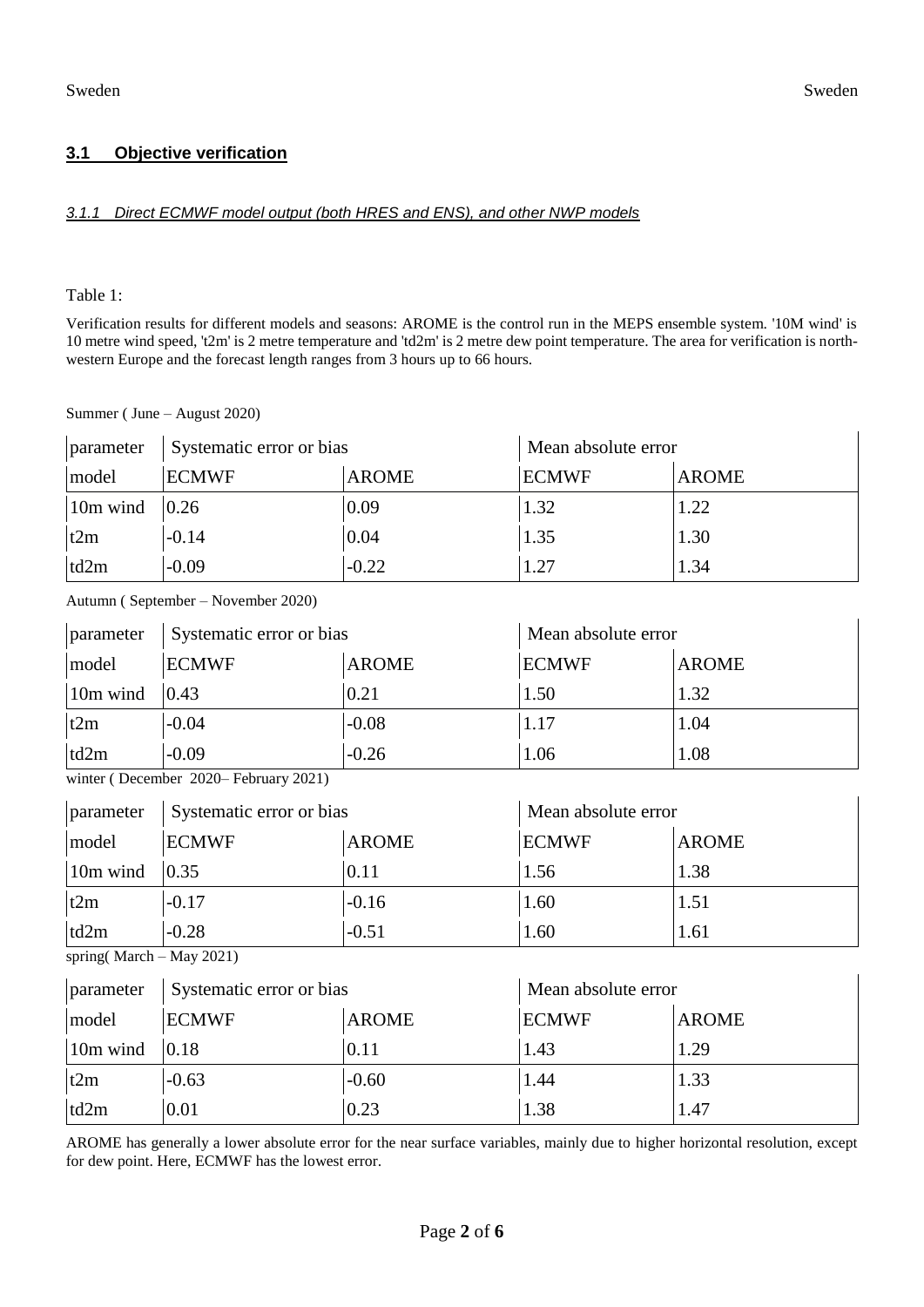Both models are somewhat too cold during spring. In winter, ECMWF does not capture the lowest t2m below -35 C very well. Also AROME has a this problem, but it is less apparent. (Not shown) The frequency bias (FB) for latest winter (December to February) for t2m below -30 FB was 0.2 for ECMWF and 0.4 for AROME, but ECMWF was better for high winter temperatures, FB for 15 20 degrees was 0.7 for ECMWF but 0.5 for AROME. In summer, ECMWF under-predicts high temperatures. For example, in June-August last year the FB was 0.6 for t2m above 30C. AROME had the opposite systematic error, a FB of around 1.3.

AROME is too dry (negative 2 metre dew point bias) in winter, but the opposite is seen in early spring. As for previous years, ECMWF forecasts of 2 metre dew point have small systematic errors for all seasons, and thus a valuable guidance for 2m forecast variables regarding moisture. (This means also the 2m relative humidity etc.) This is of great value for grass-fire forecasts in early spring.

Wind gusts are over predicted, with a typical bias of 1.5 m/s. (AROME 0.5 to 0.7 m/s) Despite this, ECMWF forecasts are valuable for the highest wind speeds, where the FB is of the order one or somewhat more and the different skill-scores shows similar values as AROME. Otherwise, the skill is higher for AROME.

The ECMWF forecasts of low clouds are generally somewhat better than those from AROME, but ECMWF tends to decrease the amount of low clouds too much in the evening. (During April to August). Fore example, the mean amount of observed low clouds during spring this year at 18 UTC was 3.1 octas, but 2.3 only for ECMWF. (AROME 3.2 octas) Low- and middle level clouds are over forecast during daytime in spring in case of light non precipitating convection, but the opposite is seen in the middle of the summer in case of deep convection.

The precipitation forecasts from ECMWF have a high quality, but two weak point are that the summertime convective precipitation over land areas starts too early and that the diurnal cycle is over-amplified. This has also been the case during previous years.

**24 hour precipitation** is regularly verified against a dense network of climate stations, mainly over Sweden and some parts of northern Norway. Only the short time forecasts (the 24 hour period starting at six- and ending at 30 hour forecast length) are verified. Fractions skill score (FBSS) is used with 'sample climate' as reference forecast. The period for verification is May 2020 to April 2021. The result is seen in in figure 1.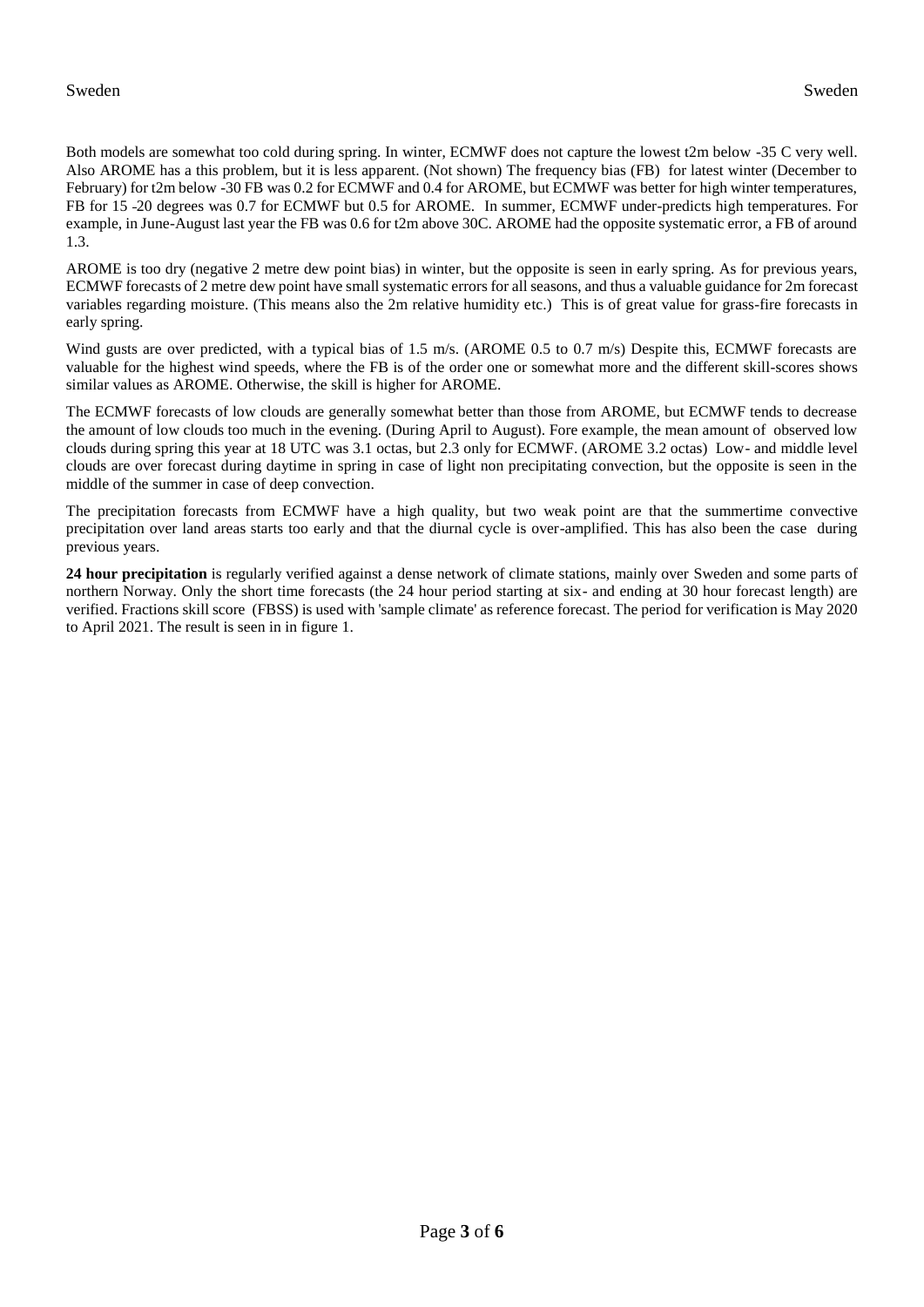#### Sweden Sweden



Figure 1: FBSS for different thresholds of precipitation. FBSS at the vertical axis and the size of different squares in degrees latitude. There should be at least three observations in a square for being used in the verification. One degree is about 111 km. ECM (green) is ECMWF forecasts and ARO (purple) is AROME.

AROME has the highest FBSS for all scales and thresholds up to 5mm/24h, For higher thresholds ECMWF is the best for the finest structures detectable by the rain gauge network, about 30 km. For the coarser structures, (larger squares), AROME is the best. The low skill for ECMWF for 0.1mm threshold may partly be caused by that interpolated ECMWF fields are used. The low skill for AROME for 30km squares may partly be caused by too spotty precipitation field.

MEPS probabilistic forecasts are verified regularly and compared with IFS-ENS, but currently most of the results are for single months only. The verification shows that 10 m wind is normally better with MEPS than with IFS-ENS. For other variables this is the often case for the shorter lead times only, up to 12-36 hours.

Some results are shown below. IFS-ENS often over-predicts the probability for low precipitation amounts, but is more reliable for higher ones. The risk of strong winds is often under-predicted.





Page **4** of **6**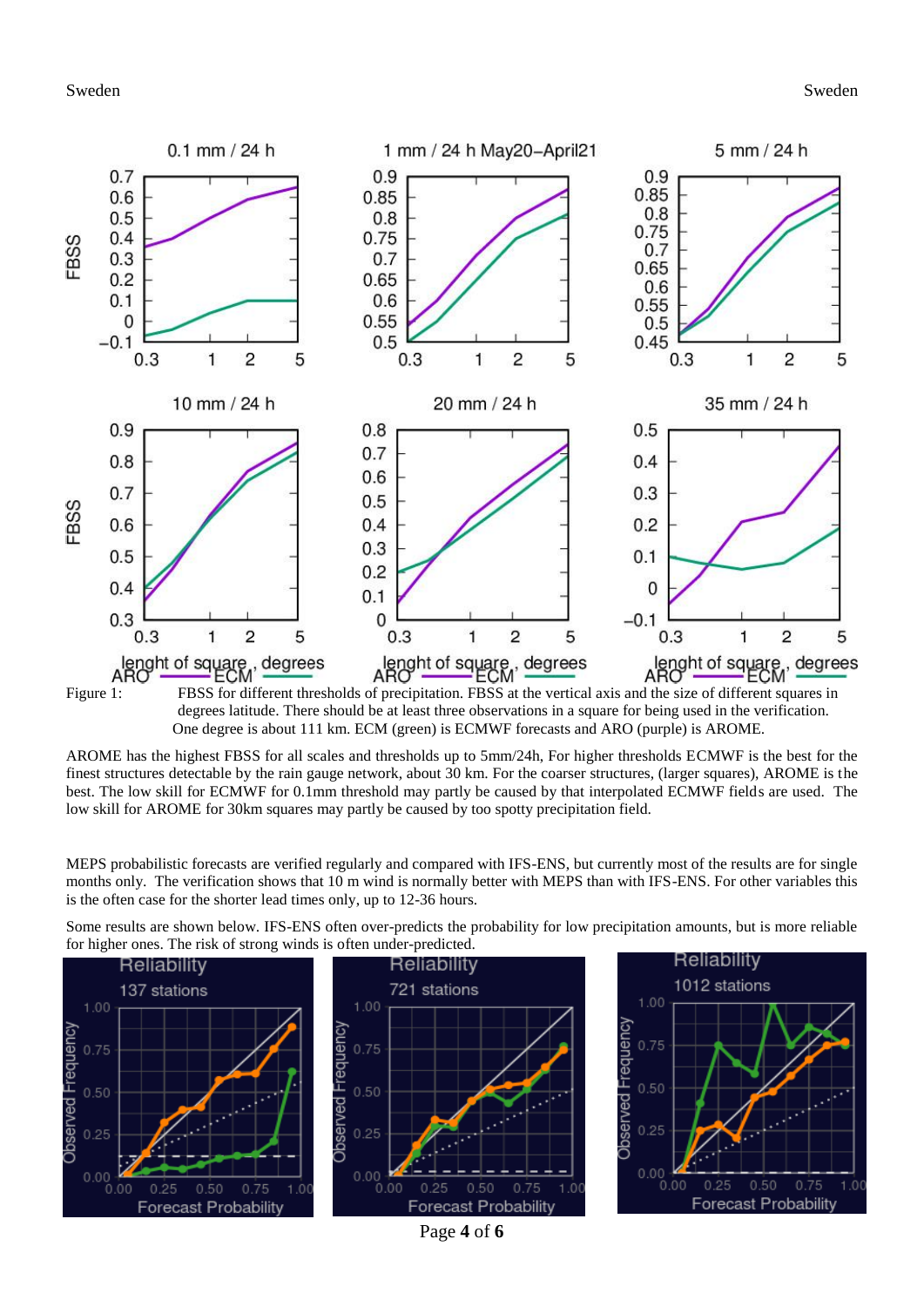



Orange lines refers to MEPS and green ones to IFS-ENS.

Figure 3: Spread-Skill diagram: Spread in dash-dotted lines and RMSE in solid lines. Period: March- May 2021. Forecast parameter: Low clouds. Orange lines refers to MEPS and green ones to IFS-ENS



Figure 4: Continues Rank probability Score, CRPS: Period: March- May 2021. Forecast parameter: Low clouds. Orange lines refers to MEPS and green ones to IFS-ENS